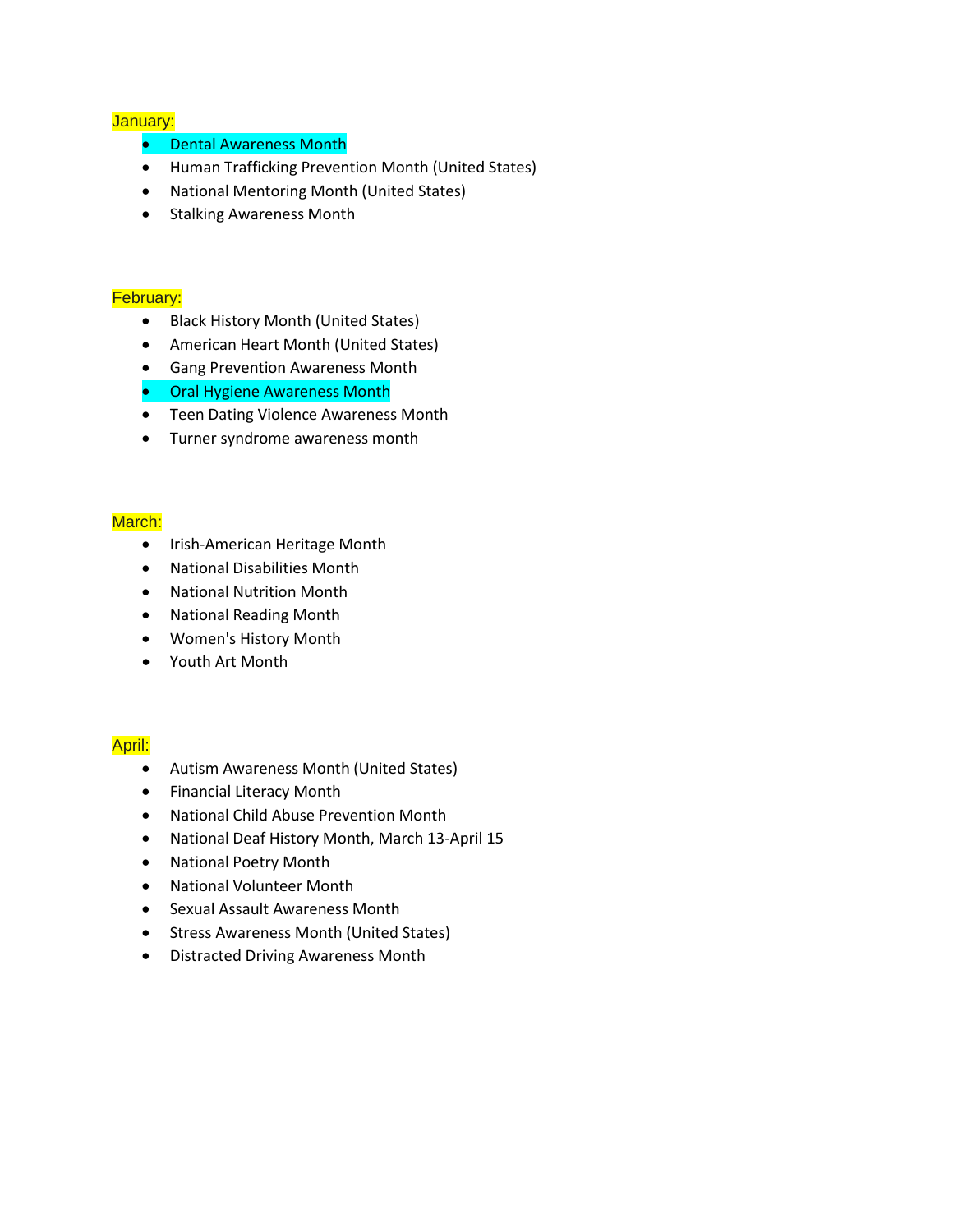May:

- Mental Health Month
- National Foster Care Month
- National Toddler Immunization Month (immunization schedules)
- National Youth Traffic Safety Month (driver's license information?)
- National Water Safety Month (pool safety webinar)
- Children's Mental Health Week:7-13 (MH resources)
- National Alcohol & Drug Related Birth Defects Awareness Week: 7-13
- [ALS Awareness Month](https://en.wikipedia.org/wiki/ALS_Awareness_Month) (United States)
- [Asian Pacific American Heritage Month](https://en.wikipedia.org/wiki/Asian_Pacific_American_Heritage_Month)
- [Celiac Awareness Month](https://en.wikipedia.org/wiki/Celiac_Awareness_Month)
- **[Haitian Heritage Month](https://en.wikipedia.org/wiki/Haitian_Heritage_Month)**
- **•** [Jewish American Heritage Month](https://en.wikipedia.org/wiki/Jewish_American_Heritage_Month)
- **Lupus Awareness Month**
- National Teen Pregnancy Prevention Month

June:

•

- Effective Communications Month (documentation?)
- National Safety Month (safety and prevention page)
- Professional Wellness Month (professional safety/compassion fatigue videos)
- PTSD Awareness Month (children's mental health)
- Father's Day: 18 (father engagement)
- Start of hurricane season (disaster planning)

July:

- Get Ready For Kindergarten Month (school schedules)
- National Make A Difference to Children Month
- National Minority Mental Health Awareness Month (mental health resources)
- National Parenting Gifted Children Week: 16-22 (JIT video)
- \*Fourth of July or Independence Day: 4

August:

- American Indian Heritage Month (ICWA information)
- National Immunization Awareness Month (Immunization schedules)
- (School begins)
- Awareness in August Founded by Sally Birtles 2016
- Caregivers Month
- National Immunization Awareness Month